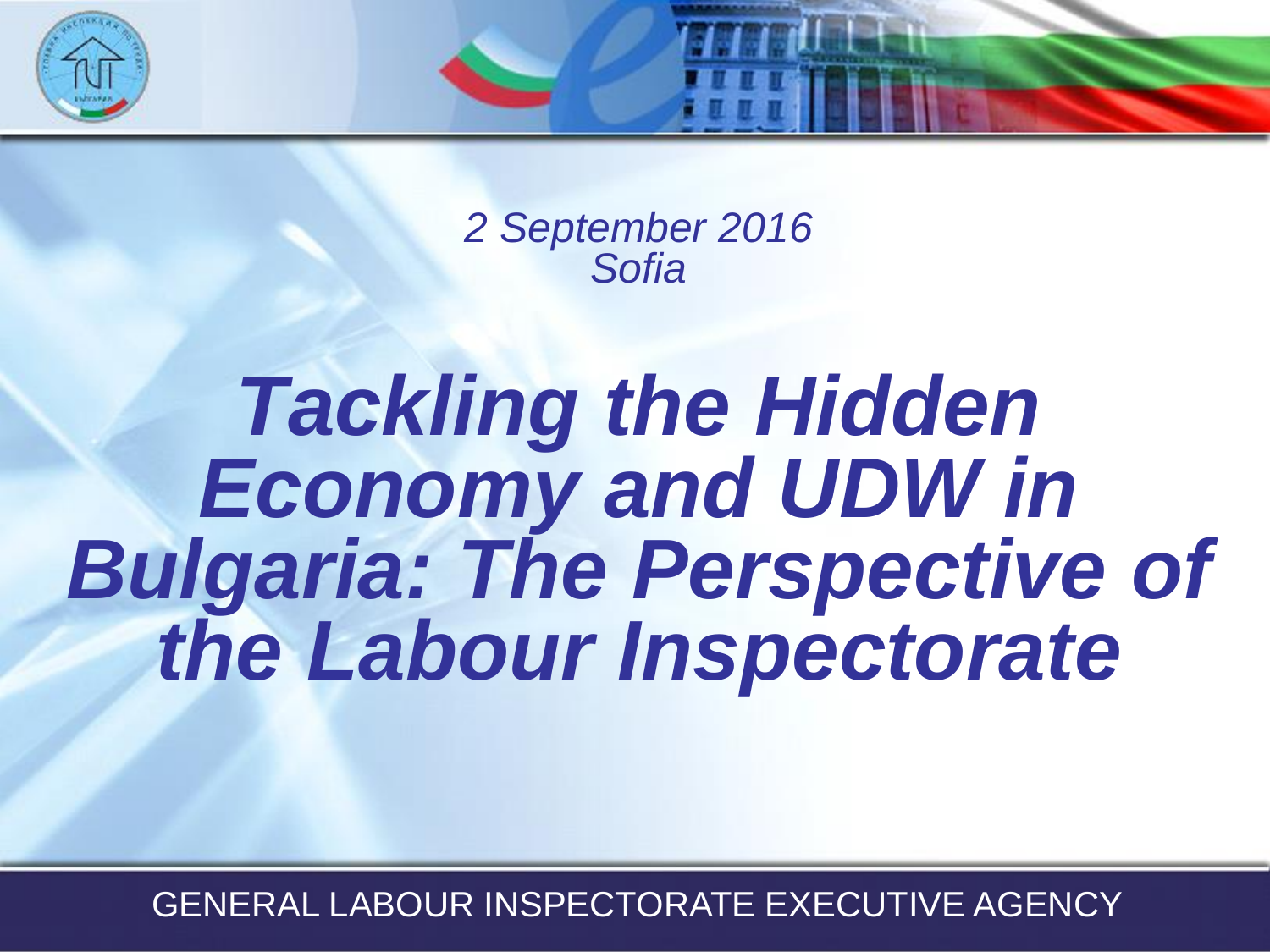



The General Labour Inspectorate Executive Agency is the law enforcement body, whose performance has a direct impact on the prevention of hidden economy in relation to the labour market.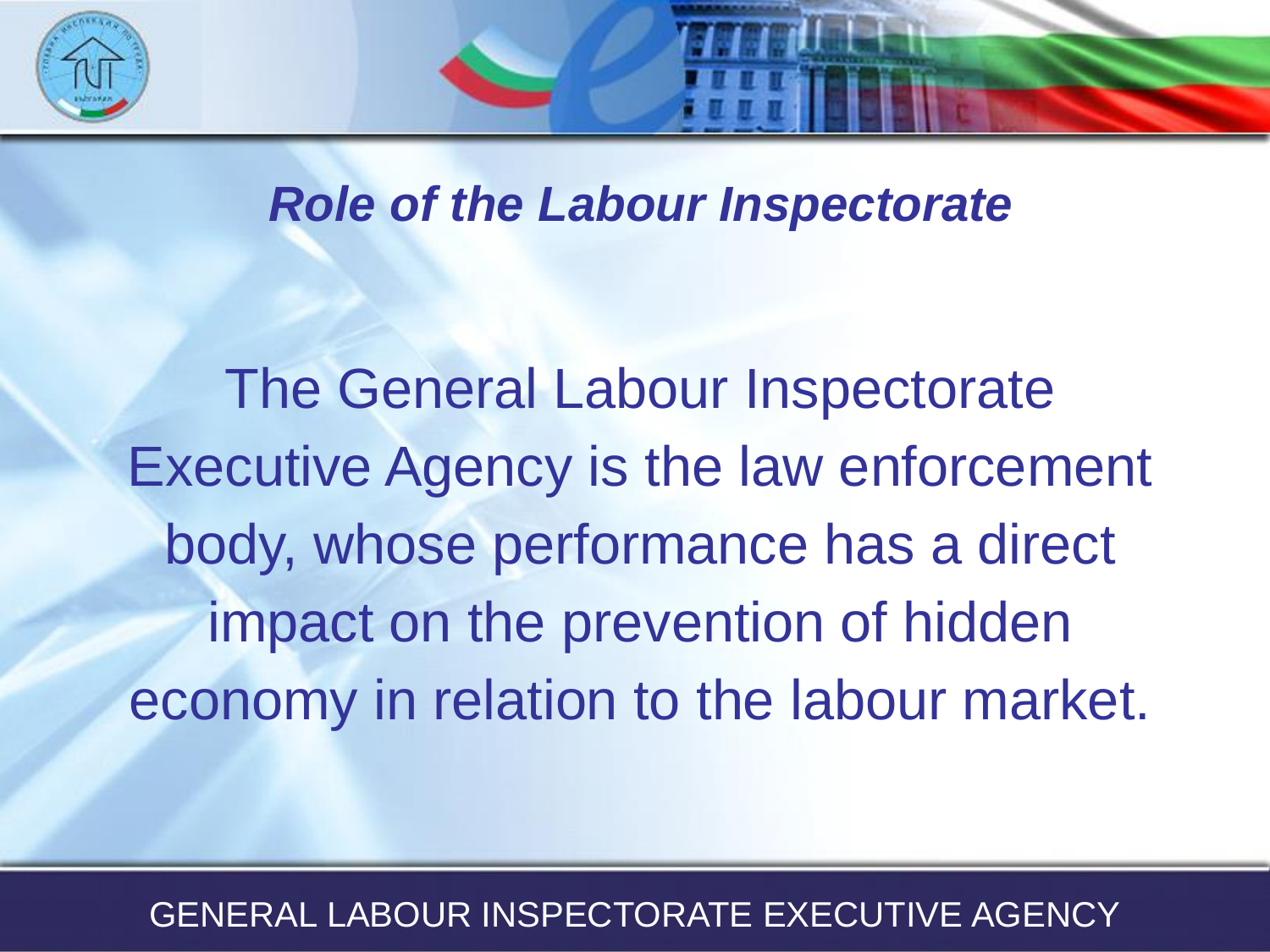

### *Forms of Manifestation of UDW*

- In view of the jurisdiction of the GLI EA in the area of labour law enforcement, most often the term **undeclared work** is related to the following forms of manifestation:
- Recruitment under an employment relationship without a written labour contract concluded in advance
- Failure to register a concluded or a terminated labour contract with the Territorial Directorate of the National Revenue Agency
- Submitting notification of the termination of a labour contract without any grounds for doing so.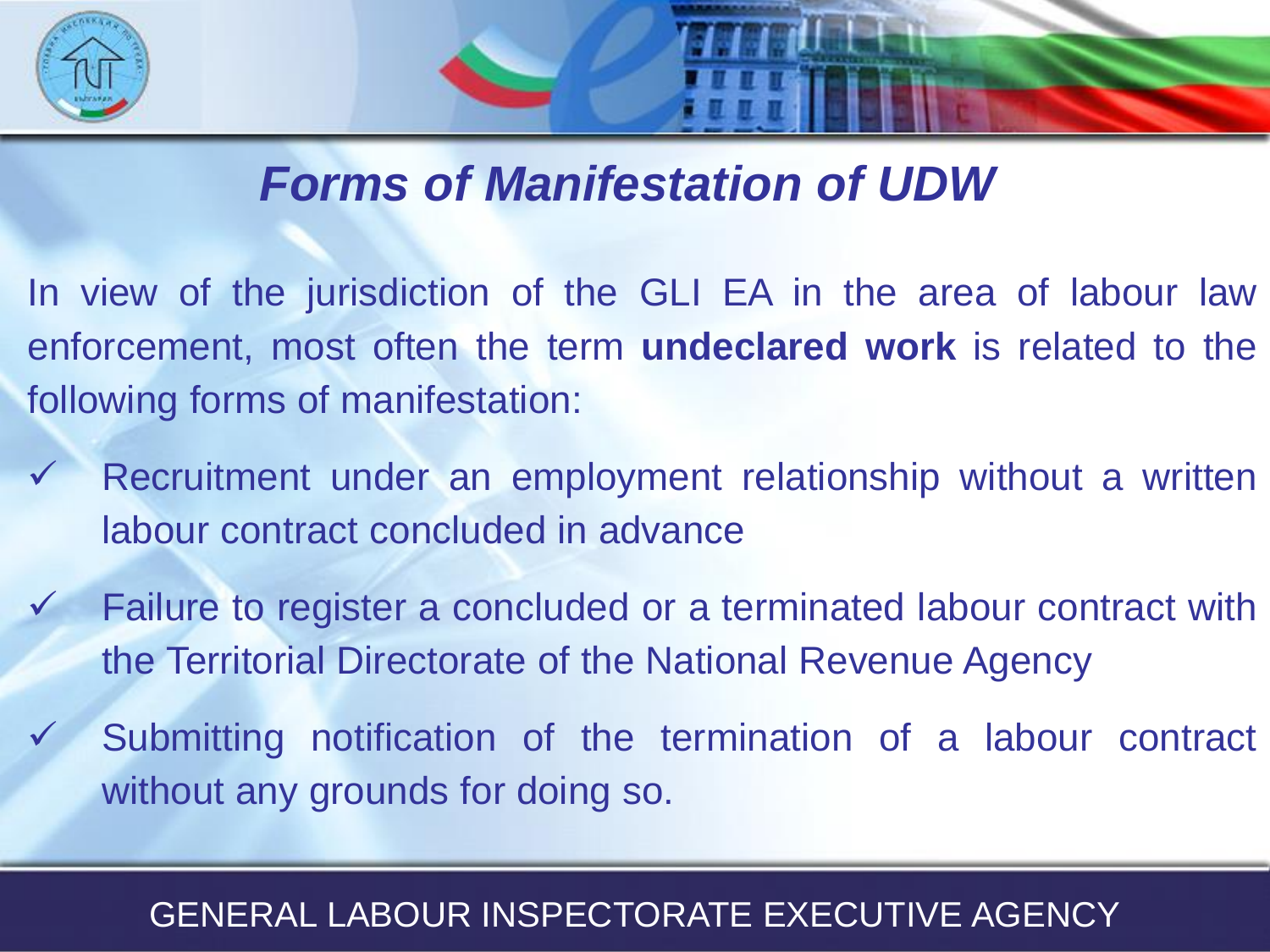

### *Forms of Manifestation of UDW – continued*

- Recruitment on an employment relationship of persons under 18 years of age, without prior permission by the Labour Inspectorate
- Payment of wages above the officially declared (payment of cashin-hand) and the related payment of social and health insurance on lower income that the real
- Irregular payment of salaries
- Work beyond the working hours agreed with the labour contract, without any overtime work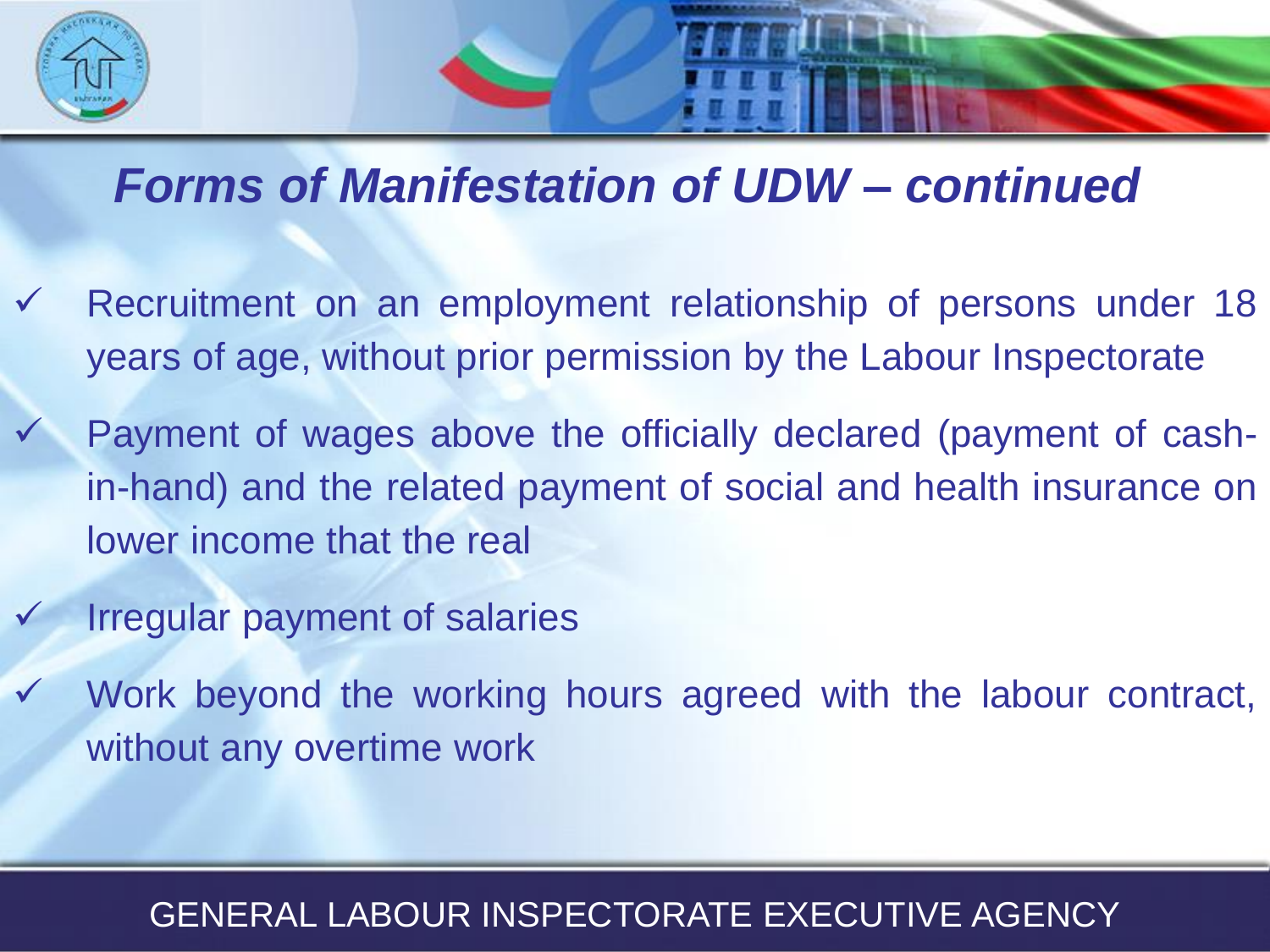

### *Forms of Manifestation of UDW - continued*

- Unlawful performance of overtime work
- Employment of foreigners or receipt of posted workers not complying with the respective administrative procedure
- Performance of employment mediation without registration with the National Employment Agency
- Performance of activities as a Temporary Work Agency without registration with the National Employment Agency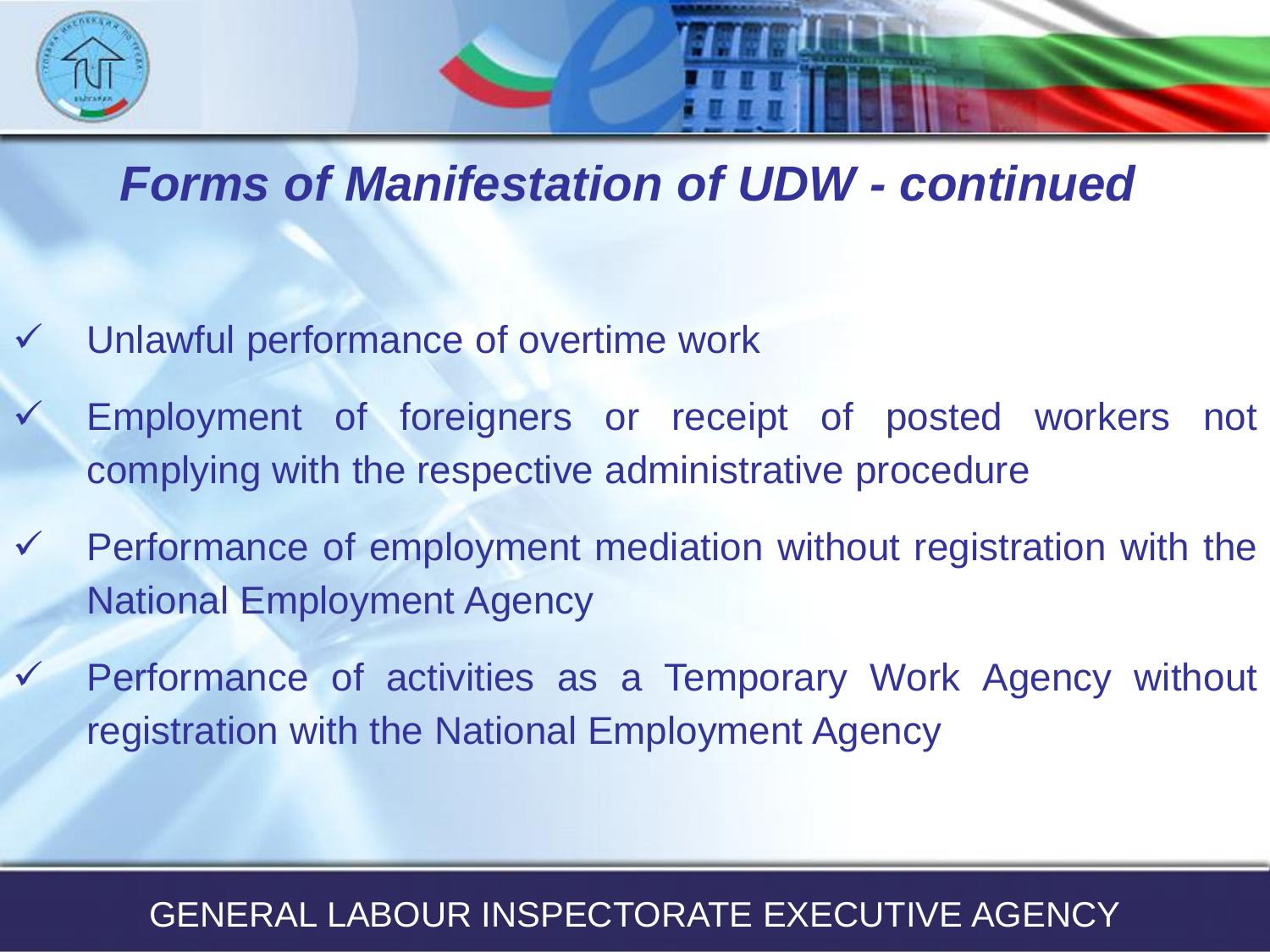

### *Administrative Cooperation: national aspect*

To counteract undeclared work, the Labour Inspectorate puts into effect administrative cooperation and information exchange with a number of institutions in the Republic of Bulgaria, including the National Employment Agency, the National Revenue Agency, the National Social Security Institute, the National Commission for Combating Traffic in Human Beings, the Ministry of Foreign Affairs, the Ministry of Interior, and other.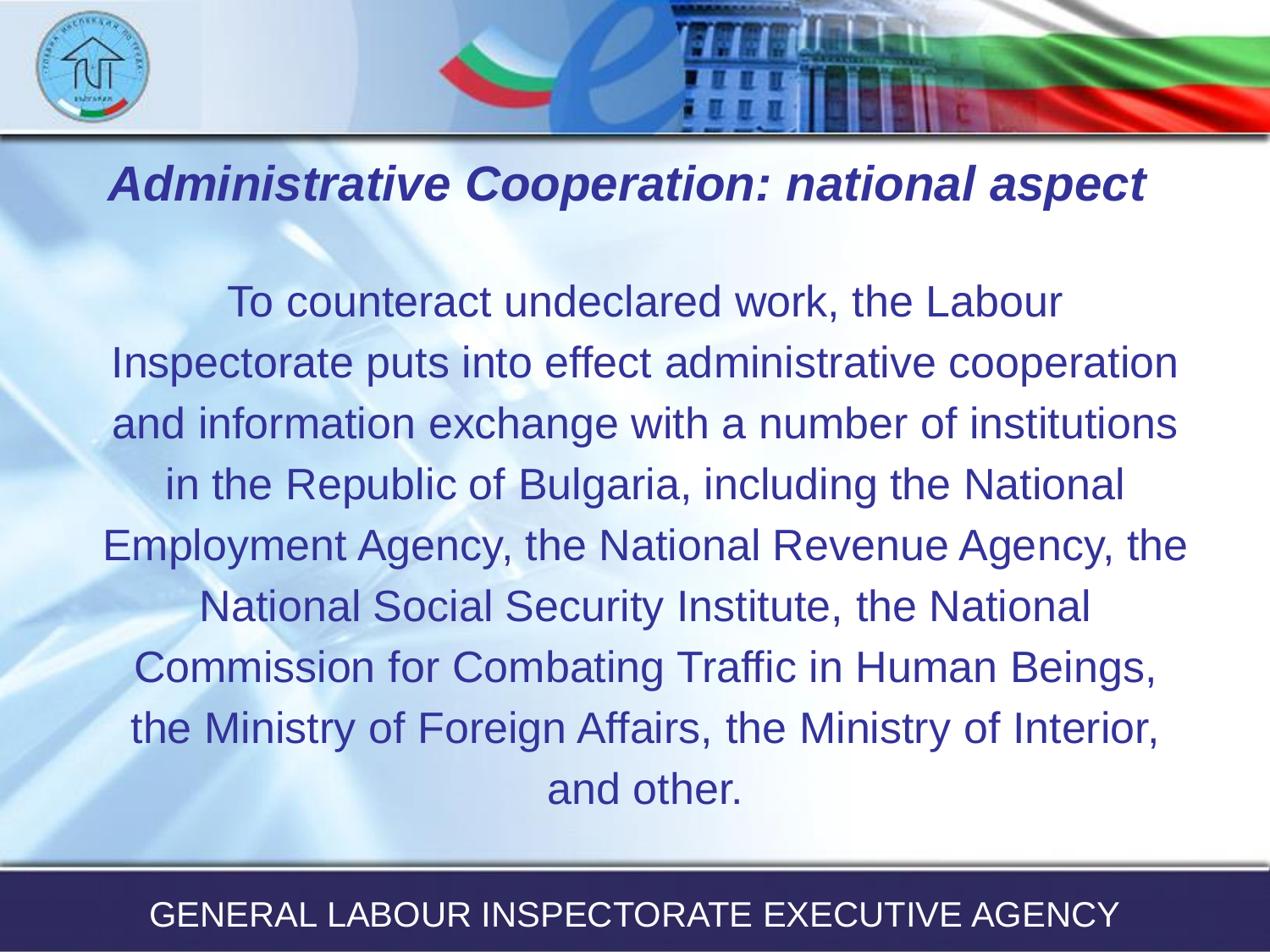

*Administrative Cooperation: cross-border aspect* 

In fulfillment of the obligation under article 4 of Directive 96/71/EC, the Labour Inspectorate functions as a Liaison Office and participates in the electronic data exchange through the Internal Market Information System (IMI), among the competent authorities of the EU Member States.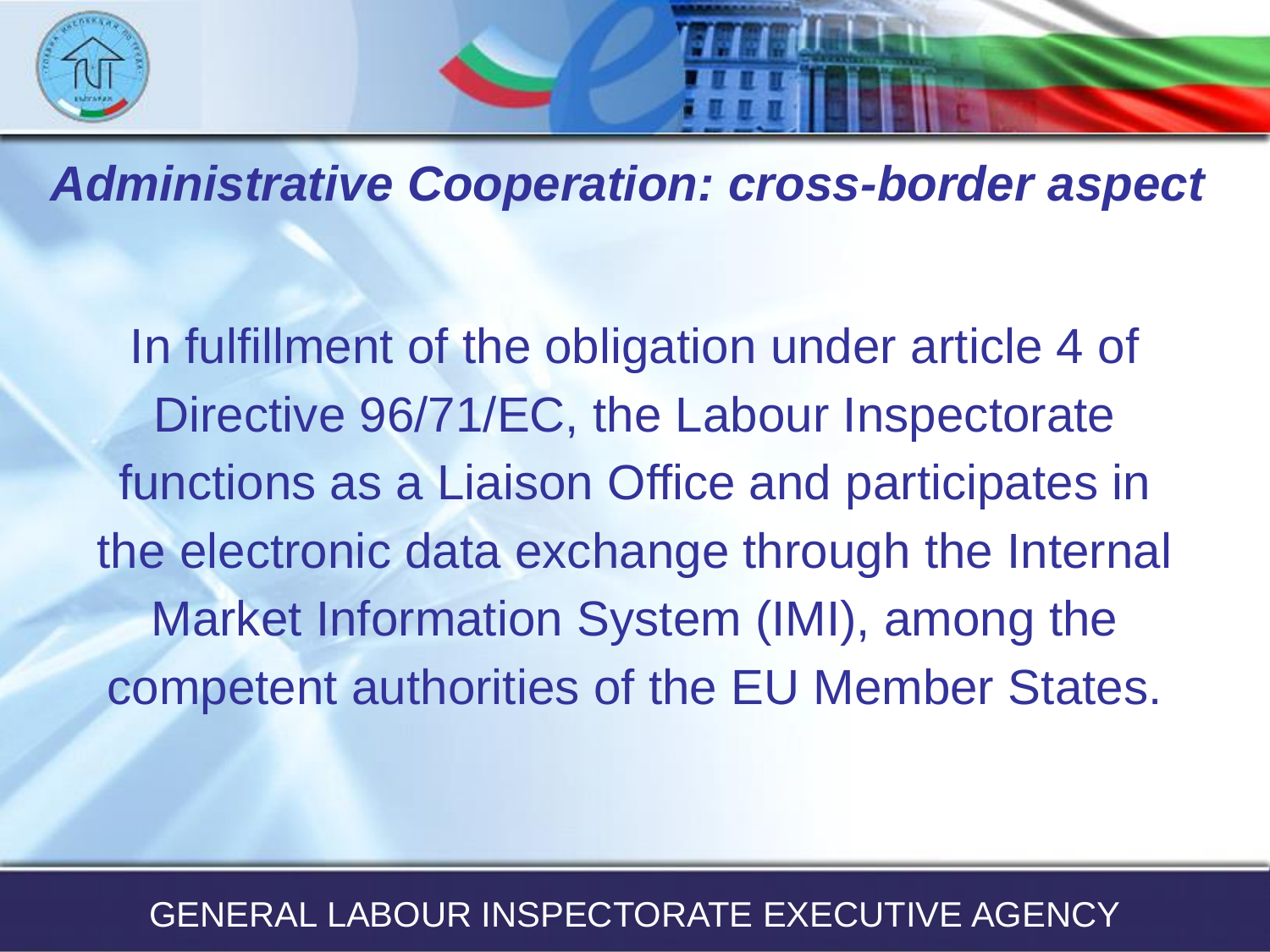

### *European Platform Tackling UDW*

In May 2016 the Labour Inspectorate represented the Republic of Bulgaria at the Launch event of the European Platform tackling undeclared work and is to take part in its further activity.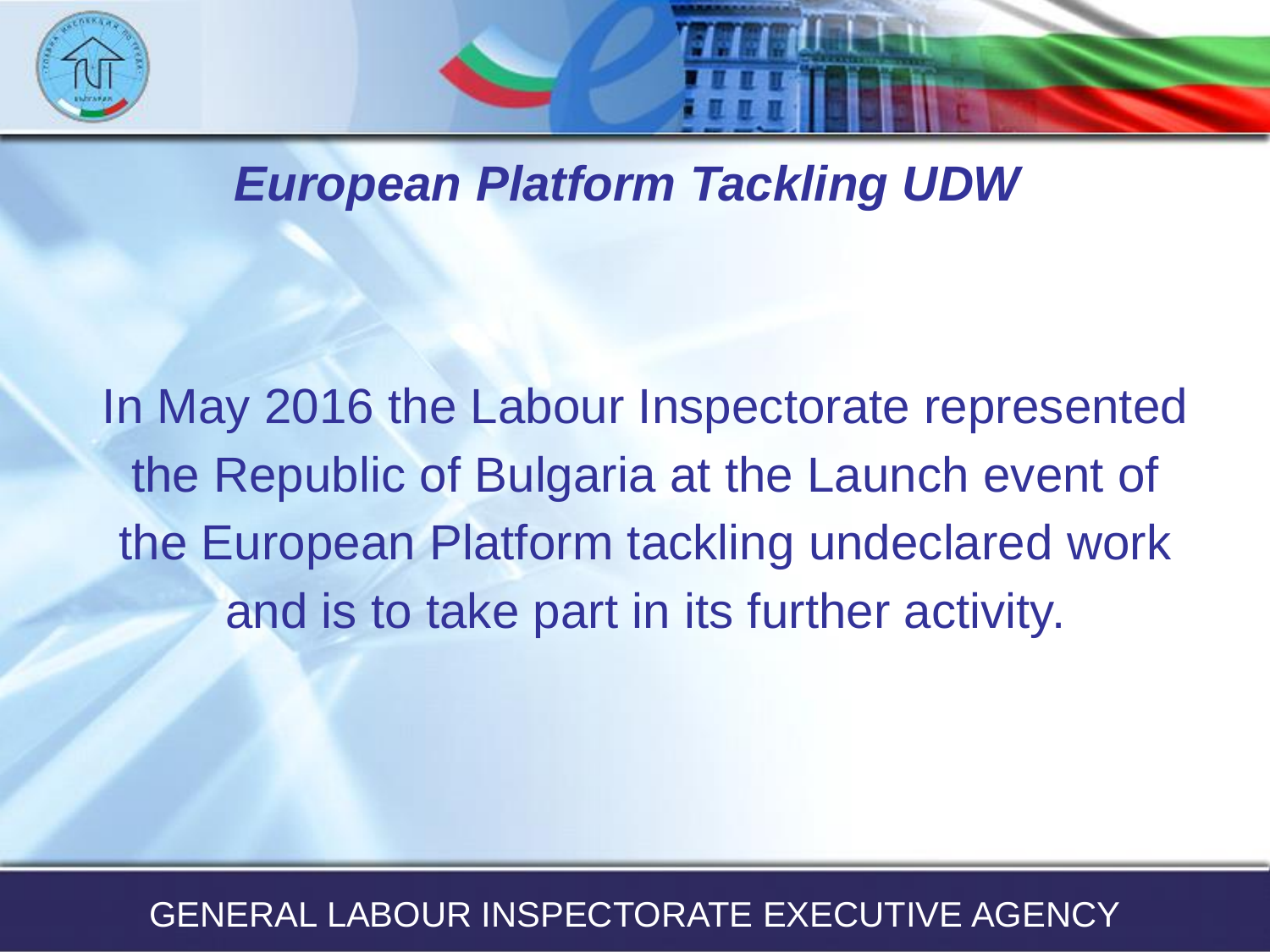

### *New Initiatives*

Presently, the Labour Inspectorate is in the process of approval of a project related to the practical application of the requirements of Directive 2014/67/EU of 15 May 2014, to build a system for registration of workers posted on the territory of the Republic of Bulgaria and an information website on the terms and conditions of employment, referred to in article 3 of Directive 96/71/EC, applicable according to the Bulgarian legislation